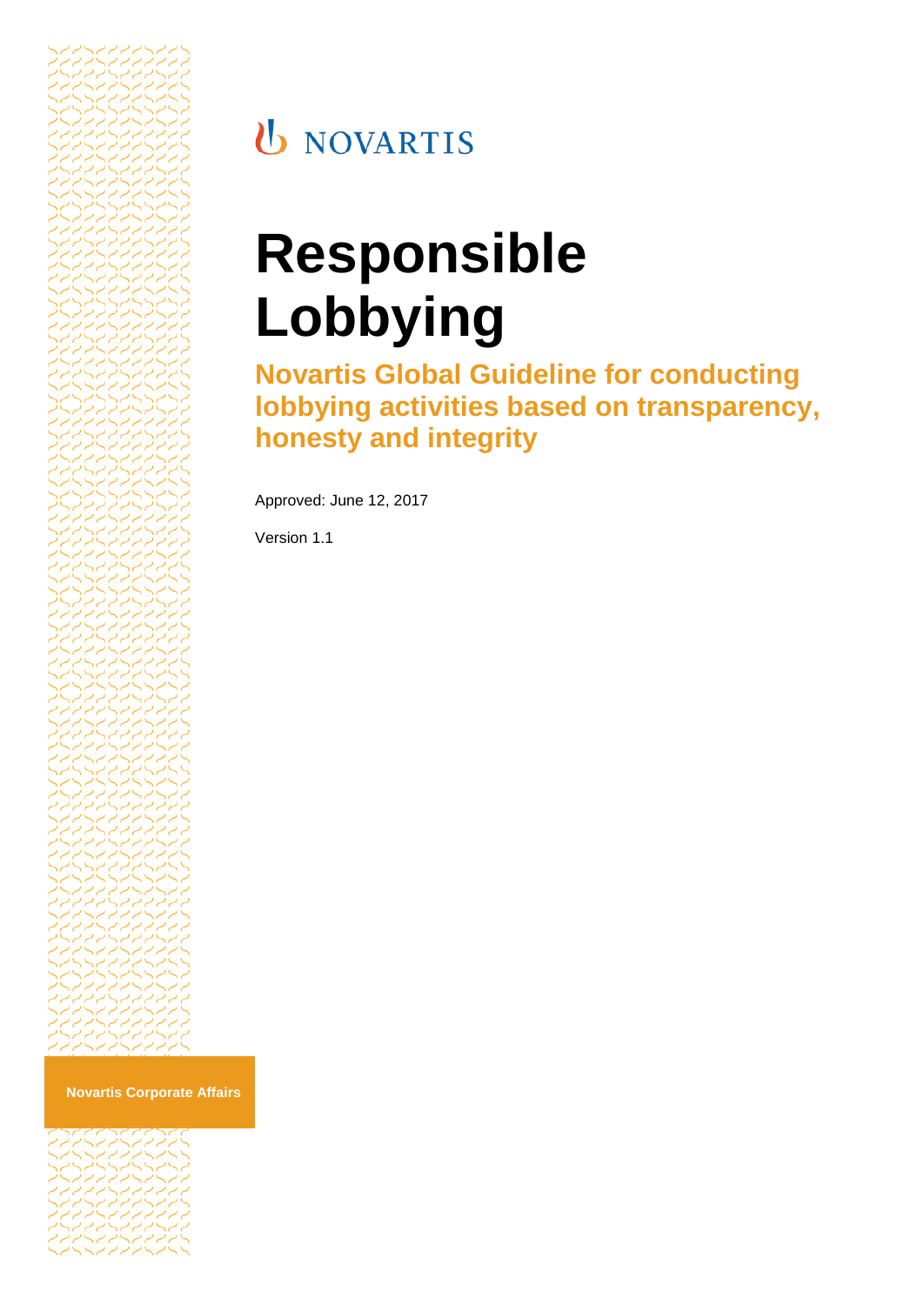## **1 Introduction**

### **1.1 Purpose**

The vision of Novartis is to be a trusted leader in changing the practice of medicine. To achieve its vision it is crucial for Novartis to earn and maintain the trust of all stakeholders. Novartis Group company (Novartis) associates and third parties retained by Novartis to lobby on behalf of the company should therefore be aware of all applicable regulations and be guided by the principles of responsible lobbying laid out in this Guideline, referencing the values of transparency, honesty and integrity.

## **1.2 Scope and Applicability**

This Guideline applies to Novartis associates and third parties retained by Novartis to lobby on behalf of the company. These primarily include associates from Corporate Affairs and related functions<sup>[1](#page-1-0)</sup>.

## **1.3 Definition of lobbying**

In the context of this guideline, 'Lobbying' describes interactions with policy makers and other external stakeholders with the intent to represent Novartis' perspective in the policy making process. Active contribution to policy making is an integral part of the democratic process and a legitimate activity as it enables the representation of different societal interests.

## **1.4 Roles and Responsibilities**

Novartis associates and third parties retained by Novartis to lobby on behalf of the company must act in accordance with the principles and rules established in this guideline.

<span id="page-1-0"></span> <sup>1</sup> The Country President and Heads of functions will be consulted to decide on the people in scope in the respective country and functions; lobbying in a market should be overseen by the Country President and, if applicable, by a local corporate affairs associate to ensure all associates engaged in lobbying are adequately trained.

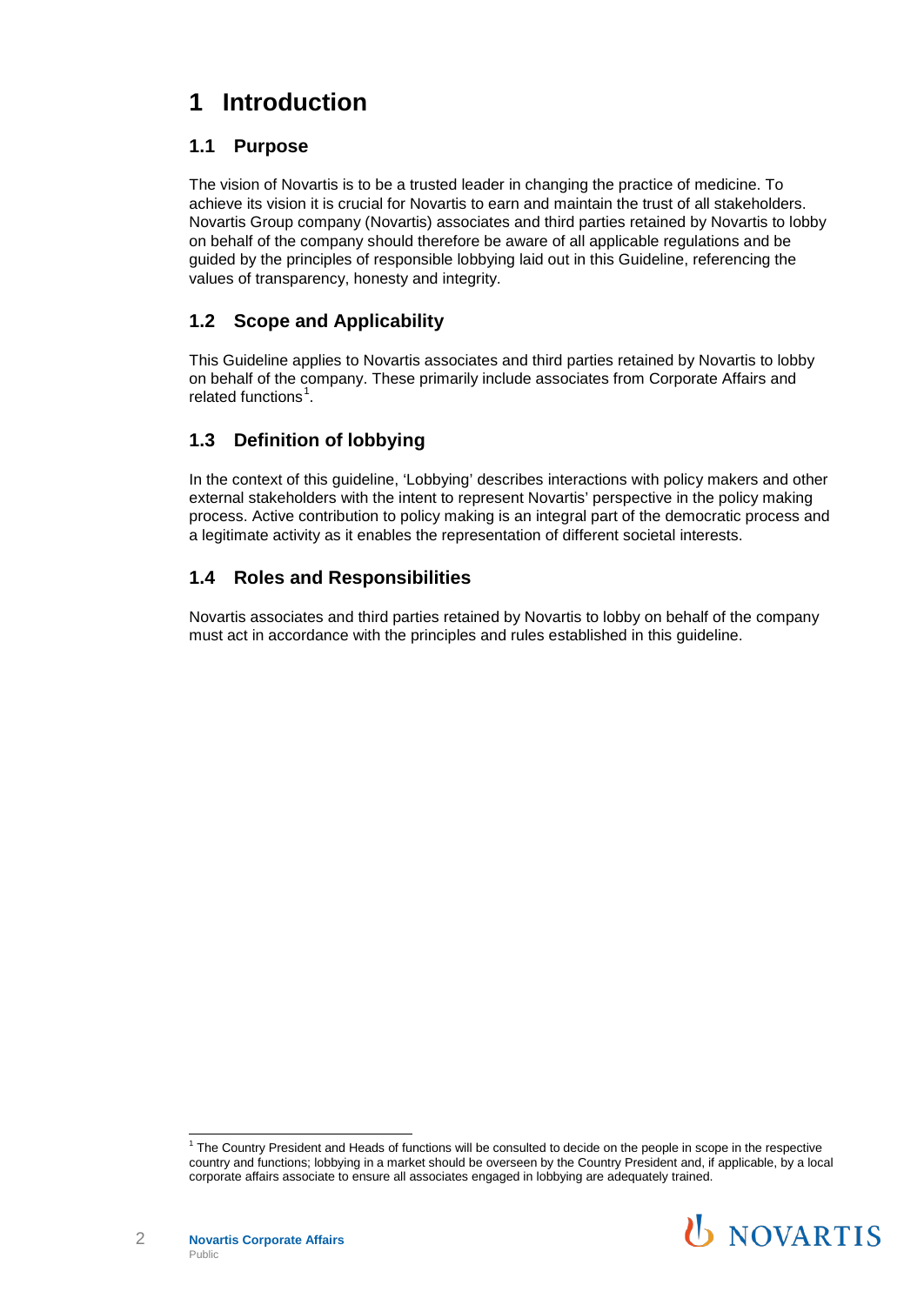## **2 Guidelines**

#### **2.1 Conducting lobbying activities responsibly (Anti-Bribery Policy – section 2.6)**

Novartis engages in lobbying activities to provide policy makers with data and insights to enable widely informed decision-making conducive to improving patient outcomes and sustainable business.

Lobbying should not be misused for any corrupt or illegal purposes, or to improperly influence any decision. Relevant functions (e.g., Public &Government Affairs) provide guidance on how lobbying should be conducted based on the values of transparency, honesty and integrity.

#### **2.2 Principles and rules for responsible lobbying**

The vision of Novartis is to be a trusted leader in changing the practice of medicine. To achieve its vision it is crucial for Novartis to earn and maintain the trust of all stakeholders. The following principles should guide all Novartis lobbying activities:

Principle 1: Transparency, honesty and integrity are the core values reflected in how Novartis conducts lobbying.

Principle 2: All lobbying activities should enable widely informed decision making conducive to improving patient outcomes and Novartis sustainable business in pursuit of the company mission.

Principle 3: Novartis associates must not attempt to improperly influence any decision by inducing lobbied stakeholders to act or not to act in violation of their lawful duties.

Novartis associates and third parties retained by Novartis to lobby on behalf of the company should therefore be aware of all applicable regulations and apply the following rules:

- 1. Associates must not engage in activities intended to give rise to any obligations of the party receiving it or with the expectation of a direct or immediate return for the company or themselves<sup>[2](#page-2-0)</sup>
- 2. Disclose to the stakeholder that lobbying is carried out on behalf of Novartis
- 3. Register in commonly-used voluntary lobbyists databases, in addition to mandatory registration, where applicable
- 4. Provide truthful and non-misleading information based on a sound understanding of the discussed issue
- 5. Apply due diligence when selecting third parties who will lobby on behalf of Novartis to ensure that such engagements are in line with all applicable policies
- 6. Seek clearance from HR and Legal before starting specific discussions of potential employment of former policymakers; HR and Legal will advise on what internal cooling-off period may be required

<span id="page-2-0"></span> $2$  See the Anti-Bribery Policy for more details on the variety of contexts where bribery issues may arise.